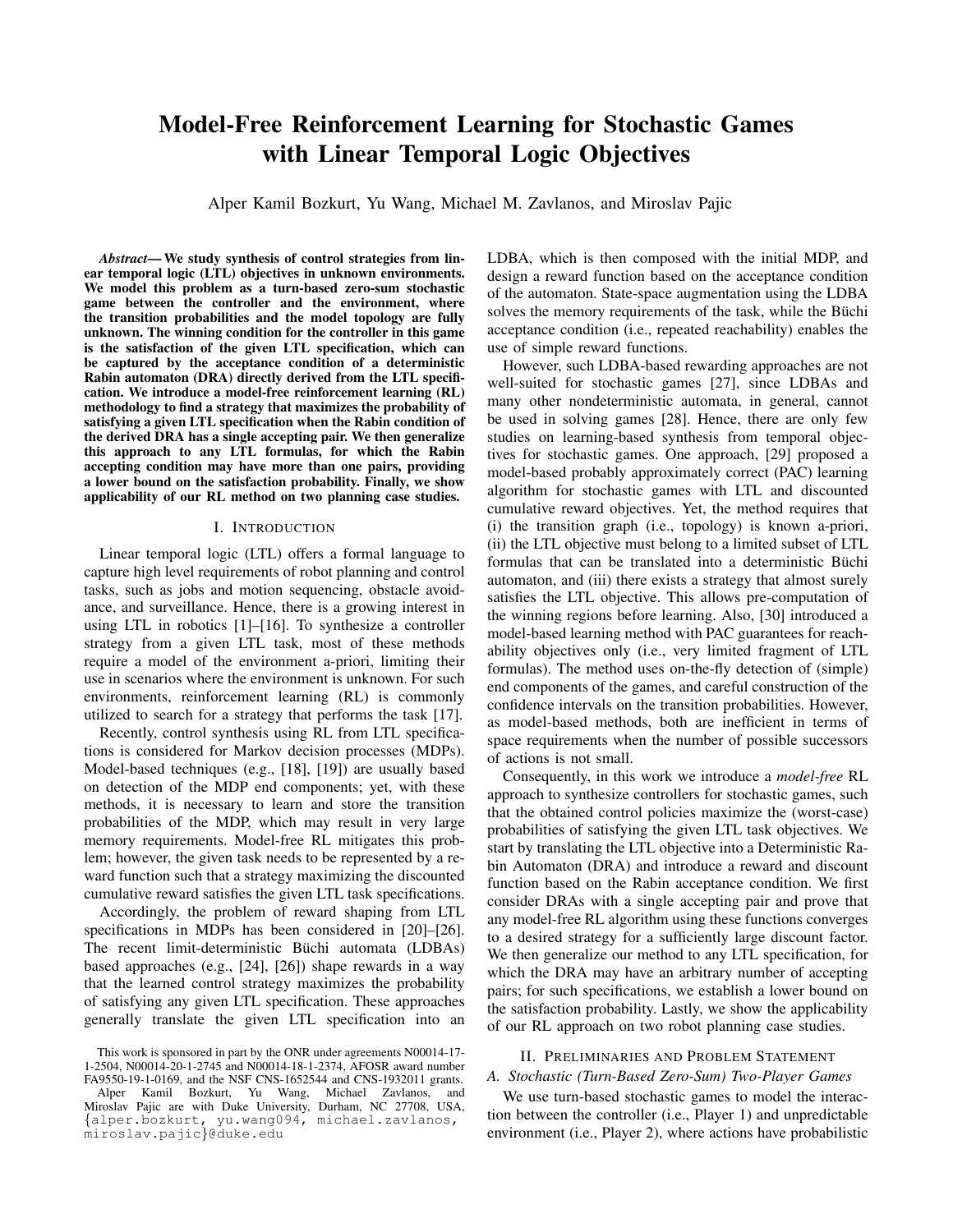outcomes. The controller can only choose actions in certain states; the rest of the states are in control of the environment.

*Definition 1 (Stochastic Games):* A (labeled turn-based) two-player stochastic game is a tuple  $\mathcal{G} = (S, (S_{\mu}, S_{\nu}))$ ,  $A, P, s_0, AP, L$ , where S is a finite set of states;  $S_u \subseteq S$ is the set of states where the controller chooses actions;  $S_{\nu} = S \ S_{\mu}$  is the set of states where the environment chooses actions;  $s_0$  is the initial state; A is a finite set of actions and  $A(s)$  denotes the set of actions that can be taken in state  $s \in S$ ;  $P: S \times A \times S \rightarrow [0, 1]$  is a transition probability function such that for all  $s \in S$ ,  $\sum_{s' \in S} P(s, a, s') = 1$  if  $a \in A(s)$ , and 0 otherwise;  $s_0 \in S$  is an initial state; AP is a finite set of atomic propositions; and  $L: S \rightarrow 2^{AP}$  is a labeling function.

A *path* is an infinite sequence of game states  $\sigma = s_0 s_1, \ldots$ such that for all  $t\geq 0$ , there exists an action  $a\in A(s_t)$  where  $P(s_t, a, s_{t+1}) > 0$ . We use  $\sigma[t], \sigma[t]$  and  $\sigma[t]$  to denote  $s_t$ , the prefix  $s_0 \tcdot s_t$  and the suffix  $s_t s_{t+1} \tcdot s_t$  of the path, respectively. Strategies capture the players' behaviors, mapping the visited states to the actions available in the current state.

*Definition 2 (Strategies):* For a game  $\mathcal{G}$ , let  $S^+_{\mu}(S^+_{\nu})$  denote the set of all **finite** prefixes  $\sigma_f^{s_\mu}(\sigma_f^{s_\nu})$  ending with a state  $s_{\mu} \in S_{\mu}(s_{\nu} \in S_{\nu})$  of paths in the game. Then, a (pure) control strategy  $\mu$  is a function  $\mu: S^+_\mu \to A$  such that  $\mu(\sigma_f^{s\mu}) \in A(s\mu)$ for all  $\sigma_f^{s_\mu} \in S_\mu^+$ ; a (pure) environment strategy  $\nu$  is a function  $\nu: S^+_{\nu} \to A$  such that  $\nu(\sigma_f^{s_{\nu}}) \in A(s_{\nu})$  for all  $\sigma_f^{s_{\nu}} \in S^+_{\nu}$ ; a strategy  $\pi$  is **memoryless**, if it only depends on the current state, i.e., for any  $\sigma_f^s$  and  $\sigma_f^{s'}$ ,  $\pi(\sigma_f^s) = \pi(\sigma_f^{s'})$  if  $s = s'$ , and thus can be defined as  $\pi: S \rightarrow A$ .

The induced Markov chain (MC) of game  $G$  under a strategy pair  $(\mu, \nu)$  is tuple  $\mathcal{G}_{\mu,\nu} = (S, P_{\mu,\nu}, s_0, \text{AP}, L)$ , where

$$
P_{\mu,\nu}(s,s') = \begin{cases} P(s,\mu(s),s') & \text{if } s \in S_{\mu} \\ P(s,\nu(s),s') & \text{if } s \in S_{\nu} \end{cases}.
$$

We denote by  $\mathcal{G}_{\mu,\nu}^s$  the MC resulting from changing the initial state from  $s_0$  to  $s \in S$  in  $\mathcal{G}_{\mu,\nu}$ , and use  $\sigma \sim \mathcal{G}_{\mu,\nu}^s$  to denote a random path sampled from  $\mathcal{G}_{\mu,\nu}^s$ . Finally, a *bottom strongly connected component* (BSCC) of the (induced) MC  $\mathcal{G}_{\mu,\nu}$  is a strongly connected component with no outgoing transitions; we use  $\mathcal{B}(\mathcal{G}_{\mu,\nu})$  to denote the set of all BSCCs of  $\mathcal{G}_{\mu,\nu}$ .

# *B. LTL and Deterministic Rabin Automata*

The desired behavior of a labeled stochastic game  $G$  are captured by LTL specifications, imposing requirements on the label sequences from infinite paths of the game [31]. In addition to the standard Boolean operators, LTL formulas can include two temporal operators, next  $(\bigcirc)$  and until  $(U)$ , and any recursive combinations of the operators captured by the syntax  $\varphi \coloneqq \text{true} \mid a \mid \varphi_1 \wedge \varphi_2 \mid \neg \varphi \mid \bigcirc \varphi \mid \varphi_1 \mathsf{U} \varphi_2, a \in \mathsf{AP}.$ 

Satisfaction of an LTL formula  $\varphi$  for a path  $\sigma$  of the game G, denoted by  $\sigma \models \varphi$ , is defined as follows:  $\sigma$  satisfies an atomic proposition a, if  $a \in L(\sigma[0])$ ;  $\sigma$  satisfies  $\bigcirc \varphi$  if  $\sigma[1:]$ satisfies  $\varphi$ ; and finally,  $\sigma \models \varphi_1 \cup \varphi_2$ , if  $\exists i.\sigma[i] \models \varphi_2$  and  $\forall j \leq i.\sigma[j] \models \varphi_1$ . Other temporal operators are derived as: (eventually)  $\Diamond \varphi := \text{true } \bigcup \varphi$ ; and (always)  $\Box \varphi := \neg(\Diamond \neg \varphi)$ .

Any LTL formula can be transformed into a DRA that accepts the language of all paths satisfying the formula [31].

*Definition 3 (Deterministic Rabin Automata):* A DRA is a tuple  $\mathcal{A} = (Q, \Sigma, \delta, q_0, \text{Acc})$  where Q is a finite set of states;  $\Sigma$  is a finite alphabet;  $\delta: Q \times \Sigma \to Q$  is the transition



Fig. 1: A DRA derived from the LTL formula  $\varphi = \Box \Diamond b \lor \Diamond \Box d$ . Here,  $B_1 = \{q_1\}$ ,  $C_2 = \{q_0\}$  and  $B_2 = \{q_2\}$  are the states in the Rabin acceptance condition Acc= $\{(\emptyset, B_1), (C_2, B_2)\}.$ 

function;  $q_0 \in Q$  is an initial state; and Acc is a set of k accepting pairs  $\{(C_i, B_i)\}_{i=1}^k$  such that  $C_i, B_i \subseteq Q$ .

An infinite path  $\sigma$  induces an execution; the DRA moves one state to another as it consumes the labels of the states on the path. The DRA accepts  $\sigma$  if the induced execution satisfies the **Rabin condition**: there exists a pair  $(C_i, B_i) \in Acc$ such that states in  $C_i$  are visited finitely many times and at least one state in  $B_i$  is visited infinitely often – i.e.,  $\exists i: \inf(\sigma) \cap C_i = \emptyset \land \inf(\sigma) \cap B_i \neq \emptyset$ , where  $\inf(\sigma)$  denotes the set of states visited infinitely many times during the execution induced by  $\sigma$ . The **Rabin index** of an LTL formula is the minimal number of accepting pairs a DRA recognizing the formula can have. Without loss of generality, we assume that the number of accepting pairs  $k$ , equals the Rabin index.

*Example 1:* Fig. 1 shows a DRA of the formula  $\varphi = \Box \Diamond b \lor$  $\Diamond \Box d$ , with Rabin acceptance sets  $B_1 = \{q_1\}$ ,  $C_2 = \{q_0\}$  and  $B_2 = \{q_2\}$  (i.e., Acc={( $\emptyset$ ,  $B_1$ ), ( $C_2$ ,  $B_2$ )} is the acceptance condition). Any path  $\sigma$  containing infinitely many states labeled with b induces an execution that visits  $q_1$  infinitely many times; thereby satisfying the Rabin condition. Other paths satisfying the Rabin condition visit  $q_2$  infinitely many times but  $q_0$  only finitely many times, i.e., the paths do not contain a state without the label d after some point.

# *C. Reinforcement Learning for Stochastic Games*

Let  $R : S \to \mathbb{R}$  be a *reward function* and  $\gamma \in (0,1)$  the discount factor for a given two-player zero-sum stochastic game G. The *value* of a state s under a strategy pair  $(\mu, \nu)$ 

$$
v_{\mu,\nu}(s) = \mathbb{E}_{\sigma \sim \mathcal{G}_{\mu,\nu}} \left[ \sum_{i=0}^{\infty} \gamma^i R(\sigma[t+i]) \middle| \sigma[t] = s \right], \tag{1}
$$

for any fixed  $t \in \mathbb{N}$ , such that  $Pr_{\sigma \sim \mathcal{G}_{\mu,\nu}}[\sigma[t]=s] > 0$ . In the rest of the paper, we simplify our notation, omit the subscript  $\sigma \sim \mathcal{G}_{\mu,\nu}$  from the expectation and use E rather than  $\mathbb{E}_{\sigma \sim \mathcal{G}_{\mu,\nu}}$ .

The RL objective is to find an optimal *control strategy* µ<sup>∗</sup> that maximizes the values of every state under the worst *environment strategy*. A pure and memoryless optimal strategy always exists in two-player turn-based zero-sum stochastic games [27], [32]. The optimal values in these games satisfy  $v_*(s) = \max_{\mu} \min_{\nu} v_{\mu,\nu}(s)$ , where  $\mu$  and  $\nu$  are pure and memoryless control and environment strategies [33]. Also, the *optimal values*  $v_*(s)$  satisfy the Bellman equations

$$
v_*(s) = R(s) + \gamma \begin{cases} \max_{a \in A(s)} \sum_{s' \in S} P(s, a, s') v_*(s') & \text{if } s \in S_\mu, \\ \min_{a \in A(s)} \sum_{s' \in S} P(s, a, s') v_*(s') & \text{if } s \in S_\nu. \end{cases}
$$

Model-free RL methods aim to learn the optimal values of the stochastic game, when neither the transition probabilities nor the game topology are known, without explicitly constructing a transition model of the game. A popular example is the minimax-Q method that generalizes the standard off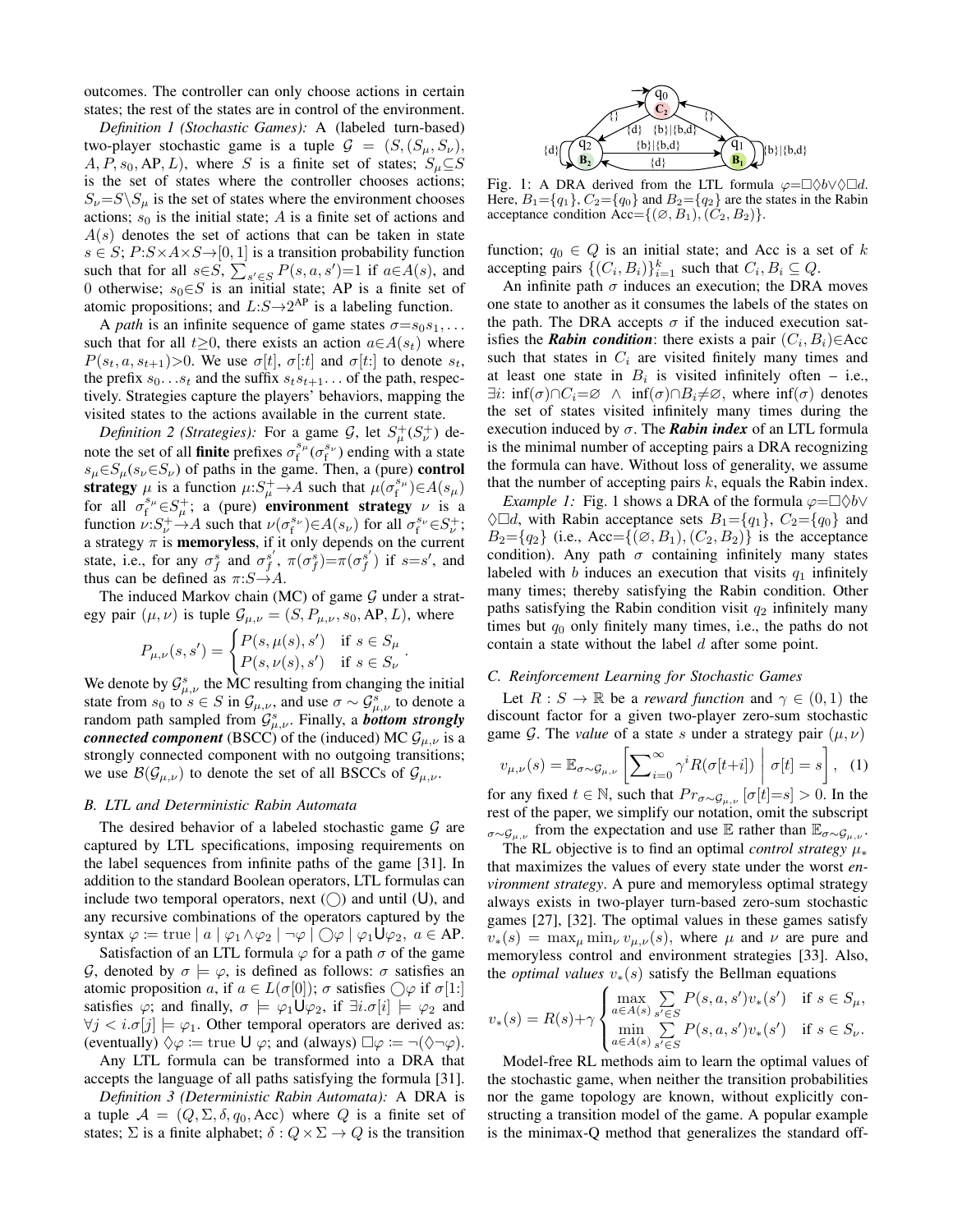policy Q-learning algorithm to stochastic games. The minimax-Q method can learn the optimal values under any (likely non-optimal) strategies used during learning as long as all actions in each state are chosen infinitely often [32], [34].

## *D. Problem Formulation*

We assume that the considered game  $G$  is fully observable for both players; i.e., both are aware of the current game state. The considered control synthesis problem is to find a strategy for the controller that *maximizes the probability that a produced path satisfies the specification in the worst case*.

To simplify our notation, we use  $Pr_{\mu,\nu}^{\mathcal{G}}(s \models \varphi)$  to denote the probability of the paths that start from the state  $s$  and satisfy the formula  $\varphi$  under the strategy pair  $(\mu, \nu)$  – i.e.,

$$
Pr^{\mathcal{G}}_{\mu,\nu}(s \models \varphi) \coloneqq Pr_{\sigma \sim \mathcal{G}^s_{\mu,\nu}}(\sigma \models \varphi); \tag{2}
$$

we write  $Pr_{\mu,\nu}(\mathcal{G} \models \varphi)$  for  $Pr_{\mu,\nu}^{\mathcal{G}}(s_0 \models \varphi)$  and use  $Pr_*$  to denote the maximin probability  $\max_{\mu} \min_{\nu} Pr_{\mu,\nu}$ . We can now formally define the considered problem as follows.

*Problem 1:* Given a labeled turn-based stochastic game  $G$ , where the transition probabilities are fully unknown, and an LTL specification  $\varphi$ , design a model-free RL algorithm that finds a *pure finite-memory* controller strategy  $\mu_*$  such that

$$
Pr_{\mu_*,\nu}(G \models \varphi) \ge Pr_*(G \models \varphi)
$$
\ncomment strategy  $\nu$ 

for any environment strategy  $\nu$ .

## III. LEARNING FOR STOCHASTIC RABIN GAMES

In this section, we introduce our model-free RL approach to solve Problem 1. First, we describe the product game construction, a key step in reducing the problem of satisfying an LTL specification into the problem of satisfying a Rabin condition. We then consider the case where the DRA derived from the LTL objective  $\varphi$  has a single Rabin pair, and introduce our rewarding and discounting mechanisms based on it. We show that maximization of the discounted reward maximizes the minimal probability of satisfying the single pair Rabin condition, and thus the initial LTL objective. Finally, we provide a generalization to Rabin conditions with multiple pairs  $(k>1)$  with a lower bound on the satisfaction probabilities; thereby allowing the use of our method for all possible LTL specifications.

## *A. Product Game Construction*

By forming an augmented state space, Problem 1 can be reduced into finding a memoryless control strategy. Specifically, we compose the states of the game  $G$  with the states of the DRA A derived from the LTL specification  $\varphi$ . Then, the goal in this space is to satisfy the Rabin acceptance condition, for which memoryless control strategies suffice [35].

*Definition 4 (Product Game):* A product game  $G^{\times} = (S^{\times}, G^{\times})$  $(S_{\mu}^{\times}, S_{\nu}^{\times}), A^{\times}, P^{\times}, s_0^{\times}, \text{Acc}^{\times}$  of a labeled turn-based stochastic game  $G=(\tilde{S}, (S_{\mu}, S_{\nu}), A, P, s_0, AP, L)$  and a DRA  $A = (Q, 2^{AP}, \delta, q_0, Acc)$  is defined as follows:  $S^{\times} = S \times Q$  is the set of augmented states, the initial state  $s_0^{\times}$  is  $\langle s_0, q_0 \rangle$ ,  $S_{\mu}^{\times} = S_{\mu} \times Q$  and  $S_{\nu}^{\times} = S_{\nu} \times Q$  are the sets of augmented controller and environment states, respectively;  $A^{\times} = A$  is the set of actions;  $P^{\times}: S^{\times} \times A^{\times} \times S^{\times} \rightarrow [0, 1]$  is the transition function such that

$$
P^{\times}(\langle s, q \rangle, a, \langle s', q' \rangle) = \begin{cases} P(s, a, s') & \text{if } q' = \delta(q, L(s)) \\ 0 & \text{otherwise}; \end{cases}
$$

and Acc<sup>×</sup> is a set of k accepting pairs  $\{(C_i^{\times}, B_i^{\times})\}_{i=1}^k$  where  $C_i^{\times} = C_i \times Q$  and  $B_i^{\times} = B_i \times Q$ .

Similarly to DRAs, a path  $\sigma^{\times}$  of the product game  $\mathcal{G}^{\times}$ satisfies the Rabin condition if there exists  $i$ , such that  $\inf(\sigma^{\times}) \cap C_i^{\times} = \varnothing \land \inf(\sigma^{\times}) \cap B_i^{\times} \neq \varnothing$ . Finally, we refer to a product game with  $k$  accepting pairs as a Rabin $(k)$  game.

There is a one-to-one correspondence between the paths in the product and original game. Similarly, a strategy for the product game induces a strategy in the original game and vice versa. However, the corresponding strategies in the original game require additional memory described by the DRA; i.e., the strategy in the original game may not be memoryless. Yet, the probability of satisfying the Rabin condition under any strategy pair in the product game is equal to the probability of satisfying the LTL formula in the original game under the corresponding strategy pair. Hence, in the rest of the section we focus on the product games, i.e., stochastic Rabin games; to simplify our notation, we omit the superscript  $\times$ and use  $G=(S,(S_\mu, S_\nu), A, P, s_0, Acc)$  and  $s \in S$  instead of  $\mathcal{G}^{\times}=(S^{\times},(S_{\mu}^{\times},S_{\nu}^{\times}),A^{\times},P^{\times}s_{0}^{\times},\text{Acc}^{\times})$  and  $\langle s,q\rangle \in S^{\times}$ .

# *B. Rabin(*1*) Condition to Discounted Rewards*

We start with the case where the LTL formula  $\varphi$  has one accepting pair in the Rabin acceptance condition. In stochastic Rabin(1) games, where  $Acc=\{(C, B)\}\$ , the controller objective is to repeatedly visit some states in  $B$  and visit the states in  $C$  only finitely many times. The environment's goal is to prevent this from happening, which can be also expressed as a Rabin condition  $Acc' = \{(\emptyset, C), (B, S)\}\$  with two accepting pairs. Thus, pure and memoryless strategies suffice for both players on the considered product game [35].

To solve Problem 1 for stochastic Rabin(1) games, our key idea is to assign small rewards to the states in  $B$  to encourage visiting  $B$  states as often as possible; but discount more compared to the other states to eliminate the importance of the frequency of visits. In addition, we discount even more in the states in  $C$  without giving any rewards, which diminishes the worth of the rewards to be obtained by visiting the states in B. The following theorem summarizes our key results.

*Theorem 1:* Consider a given turn-based stochastic Rabin(1) product game G and the return of any path  $\sigma$  as

$$
G_t(\sigma) := \sum_{i=0}^{\infty} R_B(\sigma[t+i]) \cdot \prod_{j=0}^{i-1} \Gamma_{B,C}(\sigma[t+j]), \quad (4)
$$

where  $\prod_{j=0}^{-1} := 1$ ,  $R_B : S \to [0,1)$  and  $\Gamma_{B,C} : S \to (0,1)$ are the reward and the terminal functions defined as

$$
R_B(s) := \begin{cases} 1 - \gamma_B, & \text{if } s \in B \\ 0, & \text{if } s \notin B \end{cases}, \quad \Gamma_{B,C}(s) := \begin{cases} \gamma_B, & \text{if } s \in B \\ \gamma_C, & \text{if } s \in C \\ \gamma, & \text{otherwise} \end{cases}.
$$

Here,  $\gamma_B$  and  $\gamma_C$  are functions of  $\gamma$  such that  $0 < \gamma_C(\gamma) <$  $\gamma_B(\gamma)$  <  $\gamma$  < 1, and  $\lim_{\gamma \to 1^-} \gamma_B = \lim_{\gamma \to 1^-} \gamma_C = 1$ , as well as

$$
\lim_{\gamma \to 1^{-}} \frac{1 - \gamma}{1 - \gamma_B(\gamma)} = \lim_{\gamma \to 1^{-}} \frac{1 - \gamma_B(\gamma)}{1 - \gamma_C(\gamma)} = 0.
$$
 (5)

Then, the value of the game  $v_{\mu,\nu}^{\gamma}$  (i.e., the expected return  $\mathbb{E}[G_t(\sigma)]$  for the strategy pair  $(\mu, \nu)$  and the discount factor  $\gamma$  satisfies that for all states  $s \in S$  it holds that

$$
\lim_{\gamma \to 1^-} v_{\mu,\nu}^{\gamma}(s) = Pr_{\mu,\nu}^{\mathcal{G}}(s \models \varphi_{B,C});\tag{6}
$$

here,  $\varphi_{B,C} \coloneqq \Box \Diamond B \land \neg \Box \Diamond C$  is the Rabin condition of the DRA derived from the LTL objective  $\varphi$ .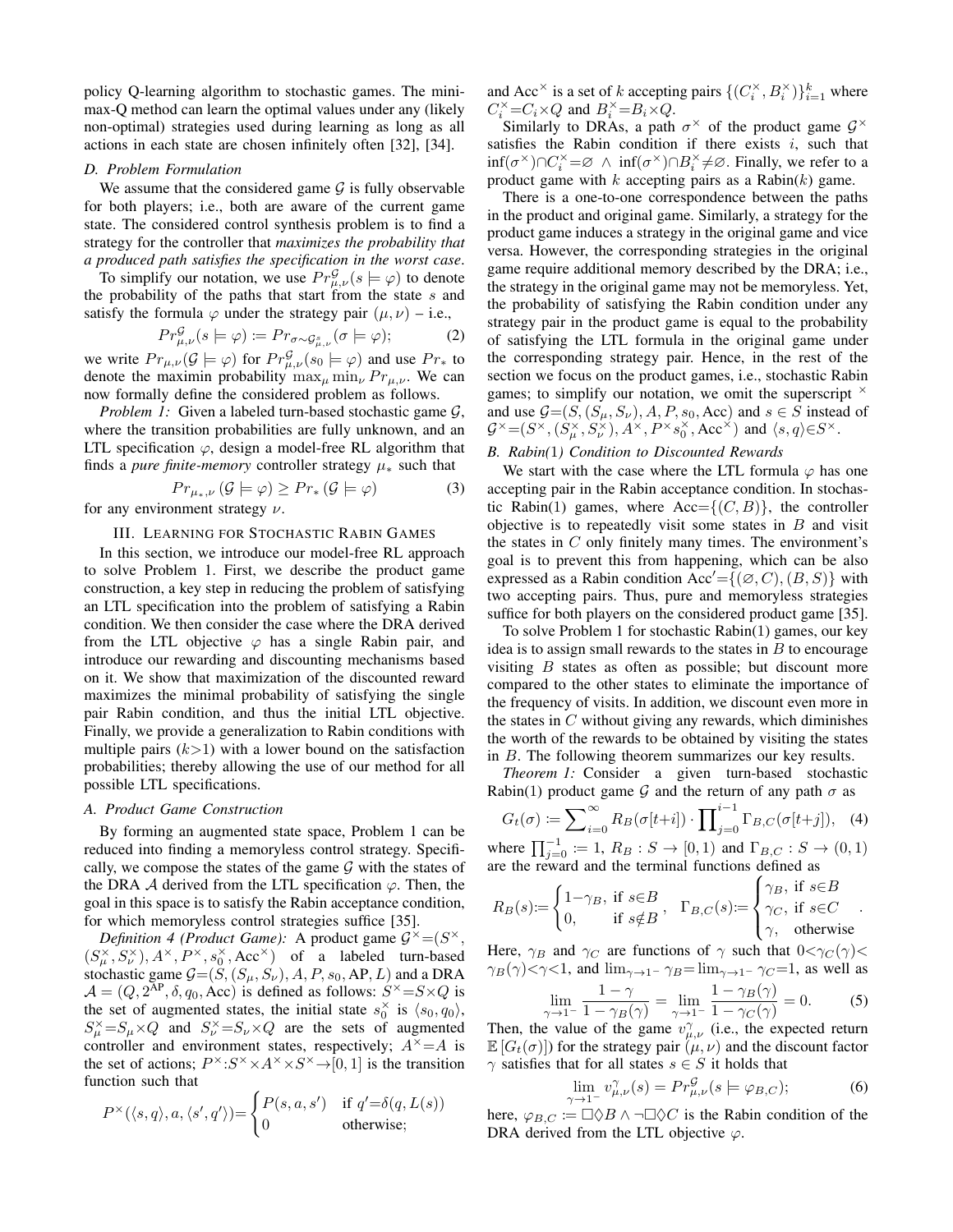Before proving Theorem 1, we use Lemma 1 to establish bounds on the state values. We show that if we replace a state on a path with a state in  $B$ , we obtain a larger or equal return; if we replace it with a state in  $S \setminus B$ , we obtain a smaller or equal return; and the return is always between 0 and 1.

*Lemma 1:* For any path  $\sigma$  and a fixed  $t \geq 0$ , in a stochastic game with the path return defined as in (4), it holds that

$$
\gamma_C G_{t+1}(\sigma) \le \gamma G_{t+1}(\sigma) \le G_t(\sigma) \le 1 - \gamma_B + \gamma_B G_{t+1}(\sigma), \quad (7)
$$
  
 
$$
0 \le G_t(\sigma) \le 1. \quad (8)
$$

*Proof:* Due to space constraint, the proof is in [36]. ■

Under a strategy pair  $(\mu, \nu)$ , it is straightforward to check the probability that a Rabin condition is satisfied in a game  $G$ (i.e., MC  $\mathcal{G}_{\mu,\nu}$ ). All paths in the induced MC  $\mathcal{G}_{\mu,\nu}$  eventually reach a BSCC  $T \in \mathcal{B}(\mathcal{G}_{\mu,\nu})$  and visit its states infinitely many times. A path reaching a state in a BSCC that does not contain any state in  $B$  or  $C$ , does not satisfy the Rabin condition. We denote the set of all such states by  $U_{\overline{BC}}$ . Similarly, if a path reaches a state in a BSCC without any state in  $C$  but with a state in  $B$ , it satisfies the Rabin condition; finally, if it reaches a state in a BSCC that does contain a state from  $C$ , it does not satisfy the Rabin condition. We write  $U_B$  and  $U_C$  to denote the set of these states, respectively (formally defined in Lemma 2). This reasoning reduces finding the probability of satisfying the Rabin condition to finding the probability of reaching a state in  $U_B$ , which allows us to focus on the reachability objective  $\varphi_{U_B} := \Diamond U_B$  instead of  $\varphi_{B,C}$  defined in Theorem 1.

We now show that the expected values of the returns (4) (i.e., the state values) reflect the Rabin acceptance condition.

*Lemma 2:* For any stochastic Rabin game  $G$  with Acc =  $\{(C, B)\}\$  under a strategy pair  $(\mu, \nu)$ , it holds that:

$$
\lim_{\gamma \to 1^{-}} v_{\mu,\nu}^{\gamma}(s) = 0 \text{ if } s \in U_{\overline{BC}},
$$
 (9)

$$
\lim_{\gamma \to 1^{-}} v_{\mu,\nu}^{\gamma}(s) = 1 \text{ if } s \in U_B,
$$
 (10)

$$
\lim_{\gamma \to 1^{-}} v_{\mu,\nu}^{\gamma}(s) = 0 \text{ if } s \in U_C,
$$
\n(11)

where the sets  $U_{\overline{BC}}$ ,  $U_B$  and  $U_C$  are defined as:

$$
U_{\overline{BC}} := \{ s_{\overline{BC}} \mid s_{\overline{BC}} \in T, T \in \mathcal{B}(\mathcal{G}_{\mu,\nu}), T \cap B = \varnothing, T \cap C = \varnothing \},
$$
  
\n
$$
U_B := \{ s_B \mid \exists T \in \mathcal{B}(\mathcal{G}_{\mu,\nu}), s_B \in T \cap B, T \cap C = \varnothing \},
$$
 (12)

$$
U_C \coloneqq \{ s_C \mid \exists T \in \mathcal{B}(\mathcal{G}_{\mu,\nu}), s_C \in T \cap C \} \tag{13}
$$

*Proof:* Due to space constraint, the proof is in [36]. ■

We now provide the proof of Theorem 1.

*Proof:* (Theorem 1) We divide the expected return of a random path  $\sigma$  visiting a state  $s \in S$  depending on whether it satisfies  $\varphi_{U_B} \coloneqq \Diamond \breve{U}_B$  or not – i.e.,

$$
v^{\gamma}(s) = \mathbb{E}[G_t(\sigma) | \sigma[t] = s, \sigma] \Rightarrow \mathcal{O}U_B]Pr(\sigma) = \mathcal{O}U_B
$$
  
 
$$
+ \mathbb{E}[G_t(\sigma) | \sigma[t] = s, \sigma] \Rightarrow \mathcal{O}U_B]Pr(\sigma) = \mathcal{O}U_B
$$
 (14)

for some fixed  $t \in \mathbb{N}$ . Notice that  $\sigma \neq \Diamond U_B$  implies  $\sigma[t:]\not\models \Diamond U_B$ , and  $\sigma\models \Diamond U_B$  implies  $\sigma[t:]\not\models \Diamond U_B$  almost surely. Hence,  $Pr(s\models \Diamond U_B)$  and  $Pr(s\not\models \Diamond U_B)$  can be replaced with  $Pr(\sigma \models \Diamond U_B)$  and  $Pr(\sigma \not\models \Diamond U_B)$ , respectively.

After visiting the state s at time t, let  $L_t$  be the number of time steps until the first visit to a state in  $U_B$  in (12) – i.e.,

$$
L_t = \min\{\tau \mid \sigma[t+\tau] \in U_B, \tau > 0\}.
$$
 (15)

Then, by Lemma 1, it holds that

$$
v^{\gamma}(s) \geq \mathbb{E}[G_t(\sigma) | \sigma[t]=s, \sigma \models \Diamond U_B] Pr(s \models \Diamond U_B)
$$
  
\n
$$
\geq \mathbb{E} [\gamma^{L_t} G_{t+L_t}(\sigma) | \sigma[t]=s, \sigma \models \Diamond U_B] Pr(s \models \Diamond U_B)
$$
  
\n
$$
\supseteq \mathbb{E} [\gamma^{L_t} | \sigma[t]=s, \sigma \models \Diamond U_B] \underline{v}^{\gamma} (U_B) Pr(s \models \Diamond U_B)
$$
  
\n
$$
\supseteq \gamma^{\mathbb{E}[L_t | \sigma[t]=s, \sigma \models \Diamond U_B]} \underline{v}^{\gamma} (U_B) Pr(s \models \Diamond U_B) =
$$
  
\n
$$
= \gamma^{l} \underline{v}^{\gamma} (U_B) Pr(s \models \Diamond U_B);
$$
\n(16)

here,  $\underline{v}^{\gamma}(U_B) = \min_{s_B \in U_B} v^{\gamma}(s_B)$ , l is constant, and  $\Phi$  and ➁ hold from the Markov property and Jensen's inequality.

Similarly, after leaving s at t, let  $L_t$  be the number of time steps until the first time a state in  $U_{\overline{BC}} \cup U_C$  is reached – i.e.,

$$
L'_t = \min \{ \tau \mid \sigma[t+\tau] \in U_{\overline{BC}} \cup U_C, \tau > 0 \}. \tag{17}
$$
  
Then, using Lemma 1 and the Markov property, it holds that  

$$
v^{\gamma}(s) \leq \mathbb{E}[G_t(\sigma) \mid \sigma[t] = s, \sigma \neq \Diamond U_B] Pr(s \neq \Diamond U_B) + Pr(s \models \Diamond U_B)
$$

$$
\leq \mathbb{E}[1 - \gamma_B^{L'_t} \mid \sigma[t] = s, \sigma \neq \Diamond U_B] Pr(s \neq \Diamond U_B) + Pr(s \models \Diamond U_B)
$$

$$
\leq 1 - \gamma_B^{\mathbb{E}[L'_t \mid \sigma[t] = s, \sigma \neq \Diamond U_B]} Pr(s \neq \Diamond U_B) + Pr(s \models \Diamond U_B)
$$

$$
= (1 - \gamma_B') Pr(s \neq \Diamond U_B) + Pr(s \models \Diamond U_B), \tag{18}
$$

where  $l'$  is some constant. The upper bound (18) and the lower bound (16) (due to (10)) approach the probability  $Pr(s\models \Diamond U_B)$  as  $\gamma \to 1^-$ , thereby concluding the proof.  $\mathbf{r}$ 

#### *C. Reduction to Stochastic Rabin(*1*) Games*

To generalize our approach to Rabin conditions with  $k$ pairs, we construct  $k$  different stochastic Rabin(1) games and connect them with  $\varepsilon$  actions so that the controller is able to switch between the Rabin pairs it aims to satisfy.

*Definition 5 (*k*-copy Game):* Let [n] denote the set  $\{1, 2, \ldots, n\}$  for a positive integer n. For a given stochastic Rabin(k) game  $G = (S, (S_\mu, S_\nu), A, P, s_0, Acc)$ , with Acc={ $(C_i, B_i)$ }, a k-copy game  $\mathcal{G}^* = (S^*, (S_\mu^*, S_\nu^*),$  $A^{\star}, P^{\star}, s_0^{\star}, \text{Acc}^{\star}$ ) is a stochastic Rabin(1) game defined by:

- $S^* = (S_\mu \times [2k]) \cup (S_\nu \times [k])$  is the augmented state set with  $S_{\mu}^* = S_{\mu} \times [k]$  the controller and  $S_{\nu}^* = S \setminus S_{\mu}^*$  the environment states, and  $s_0^* = \langle s_0, 1 \rangle$  is the initial state;
- $A^* = A \cup \{\varepsilon_i \mid i \in [k]\} \cup \{\varepsilon'\}$  is the set of actions;
- $P^*$ :  $S^* \times A^* \times S^* \rightarrow [0, 1]$  is the transition function defined as  $P^{\star}(\langle s,i \rangle, a, \langle s',i' \rangle)$

$$
= \begin{cases} P(s, a, s') & \text{if } a \in A, i = i', \\ 1 & \text{if } s \in S_{\mu}, s = s', a = \varepsilon_i, i' = k + i, \\ 1 & \text{if } s \in S_{\nu}, s = s', a = \varepsilon', i' = i - k, \\ 0, & \text{otherwise}; \end{cases}
$$

• Acc<sup>\*</sup> = {
$$
(C^*, B^*)
$$
} is the Rabin accepting set where  
\n $C^* := \{(s, i) | s \in C_i, i \in [k] \text{ or } s \in S_\mu, i \in [2k] \setminus [k]\},$   
\n $B^* := \{(s, i) | s \in B_i, i \in [k]\}.$ 

Intuitively, the  $k$ -copy game  $\mathcal{G}^*$  consists of  $k$  exact copies of the game  $G$  for each accepting pair, and a dummy state  $\langle s, i+k \rangle$  for every controller state  $s \in S_\mu$  for each copy  $i \in [k]$ . The controller can choose an  $\varepsilon_j$  in a state  $\langle s, i \rangle$  and makes a transition to the dummy environment state  $\langle s, j+k \rangle$  where the environment can only take the action  $\varepsilon'$ , which makes a transition to the controller state  $\langle s, j \rangle$ . The idea here is to connect the k copies of the original game using these  $\varepsilon$ actions so that in any state, the controller can jump to the j-th copy via an  $\varepsilon_j \rightarrow$ a-dummy-state $\rightarrow \varepsilon'$  sequence. All the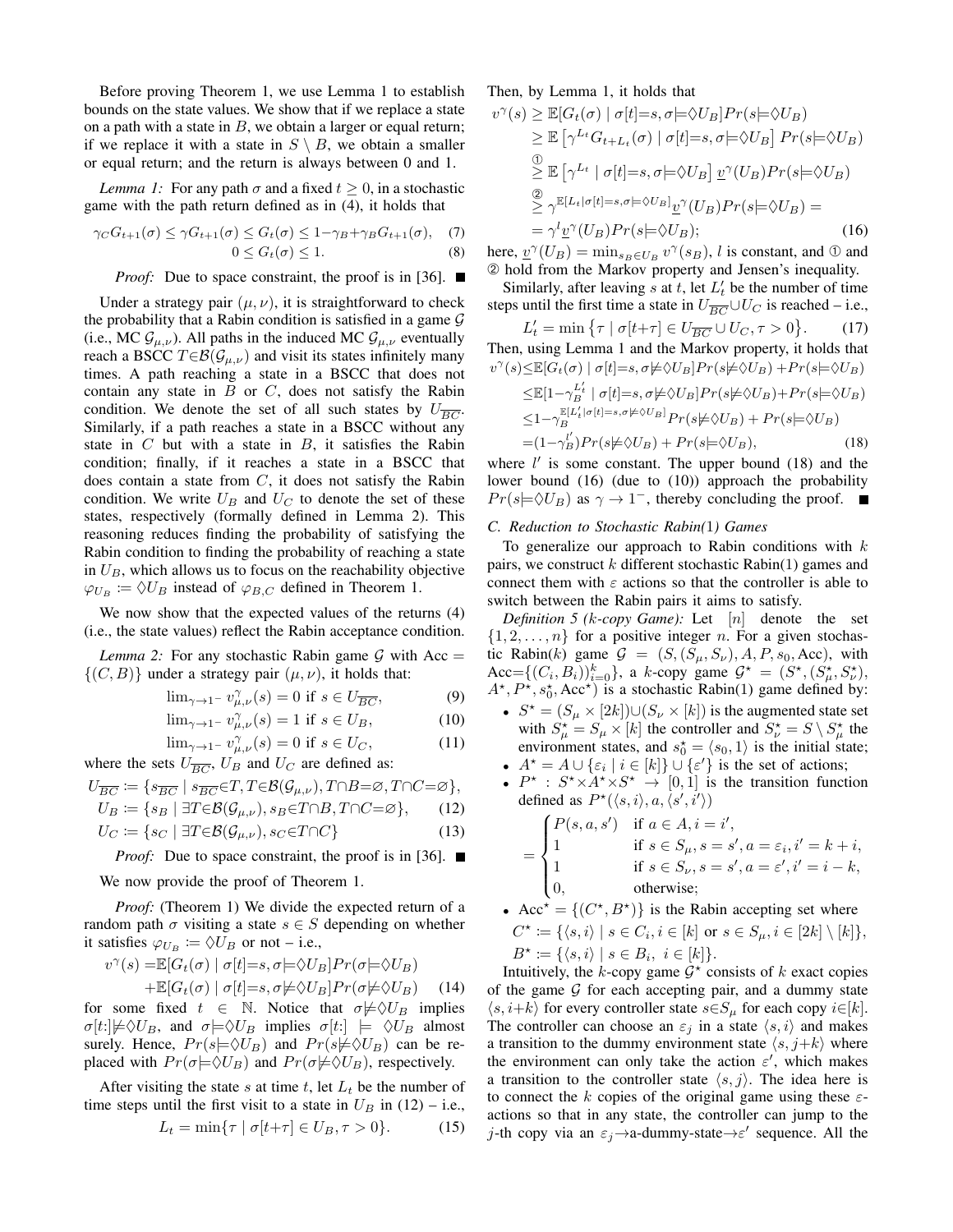dummy states belong to  $C^*$ , prohibiting the  $\varepsilon$ -actions from being visited infinitely many times. Also, the only states belonging to  $C^*$  and  $B^*$  in the *i*-th copy are the ones belonging to  $C_i$  and  $B_i$ , respectively. This allows each accepting pair to be independently satisfied in its corresponding copy as stated in the following theorem.

*Theorem* 2: Let  $G^{(j)}$  be the stochastic Rabin(1) game obtained from a Rabin $(k)$  game  $G$  by replacing Acc with  $\{(C_j, B_j)\}\$ , and  $W^{(j)}$  be the set of winning states such that for any  $s \in W^{(j)}$ ,  $Pr^{G^{(j)}}_*(s \models \varphi_{B_j, C_j}) = 1$ . Then, for any  $\langle s, i \rangle \in S^*$ , it holds that

$$
Pr_{*}^{\mathcal{G}^{\star}}(\langle s,i\rangle \models \varphi_{B^{\star},C^{\star}}) = Pr_{*}^{\mathcal{G}^{\star}}(\langle s,i\rangle \models \Diamond V), \qquad (19)
$$
  
where  $V = \{ \langle s',i'\rangle \in S^{\star} \mid s' \in \bigcup_{j=0}^{k} W^{(j)} \}.$ 

*Proof:* We prove (19) in two directions.

 $\geq$ : If a state  $\langle s, i \rangle \in V$ , then, by definition, there exists j such that  $s \in W^{(j)}$ . The controller can make a transition from  $\langle s, i \rangle$ to  $\langle s, j \rangle$  via the *ε*-actions and satisfy  $\varphi_{B^{\star},C^{\star}}$  by satisfying  $\varphi_{B_j, C_j}$ . Thus, the control strategy maximizing the reachability probabilities in the worst case also guarantees the satisfaction probabilities of at least the maxmin reachability probabilities i.e.  $Pr_{*}^{\mathcal{G}^{\star}}(\langle s,i \rangle \models \varphi_{B^{\star},C^{\star}}) \geq Pr_{*}^{\mathcal{G}^{\star}}(\langle s,i \rangle \models \Diamond V).$  $\leq$ : All the transitions via the  $\varepsilon$ -actions pass through a state in  $C^*$ . Under any strategy pair, the BSCCs having  $\varepsilon$ -transitions of the induced MC are rejecting. Since without some  $\varepsilon$ transitions, it is not possible for a BSCC to contain states from two different accepting pairs, an accepting BSCC must satisfy only a single pair. In addition, in the worst case, the satisfaction probability can be maximized by maximizing the probability of reaching a state that belongs to an accepting BSCC for any environment strategy. Thus, such states must be a winning state for some accepting pair, which implies that  $Pr_{*}^{\mathcal{G}^{\star}}(\langle s,i\rangle \models \varphi_{B^{\star},C^{\star}}) \leq Pr_{*}^{\tilde{\mathcal{G}}^{\star}}(\langle s,i\rangle \models \Diamond V).$ 

Any control strategy  $\mu^*$  in  $\mathcal{G}^*$  has a corresponding finitememory strategy  $\mu$  in the Rabin(k) game  $\mathcal{G}$ , which can be captured by a deterministic finite automaton (DFA) with  $k$  states. In state  $s$ , the state of the DFA changes from state  $i \in [k]$  to  $j \in [k]$ , if  $\mu^*(\langle s, i \rangle) = \varepsilon_j$ ; the DFA state stays the same and the control strategy  $\mu$  chooses action  $a \in A$  if  $\mu^*(\langle s, i \rangle) = a$ . If  $\mu^*$  is a maximin strategy for  $\mathcal{G}^*$  then under the induced strategy  $\mu$ , the controller satisfies the acceptance condition with probability that is not lower than the probability of reaching a winning state of an accepting pair.

Corollary 1: A maximin control strategy for  $G^*$  of a stochastic  $Rabin(k)$  game G induces a control strategy  $\mu$ for  $G$  such that, for any environment strategy  $\nu$ ,

$$
Pr_{\mu,\nu}(\mathcal{G} \models \varphi_{\text{Acc}}) \ge Pr_*(\mathcal{G} \models \Diamond W), \tag{20}
$$

where  $\varphi_{\text{Acc}} := \bigvee_{(B_i, C_i) \in \text{Acc}} (\Box \Diamond B_i \land \neg \Box \Diamond C_i)$ , and  $W :=$  $\bigcup_{i=1}^{k} W^{(i)}$ , with  $W^{(i)}$  defined as in Theorem 2.

*Proof:* For any environment strategy  $\nu$  in  $\mathcal G$  we can construct a corresponding environment strategy  $\nu^*$  in  $\mathcal{G}^*$  such that  $\nu^*(\langle s, i \rangle) = \nu(s)$  for all  $i \in [k]$  and  $\nu^*(\langle s, i \rangle) = \varepsilon'$  for all  $[2k] \setminus [k]$ . Note that the strategy pairs  $(\mu, \nu)$  and  $(\mu^*, \nu^*)$ induce the same MCs. Since satisfying  $(C_i, B_i)$  satisfies  $\varphi_{\text{Acc}}$ , we have  $Pr_{\mu,\nu}(\mathcal{G} \models \varphi_{\text{Acc}}) \ge Pr_{\mu^{\star},\nu^{\star}}(\mathcal{G}^{\star} \models \varphi_{B^{\star},C^{\star}})$ , which combined with Theorem 2 concludes the proof.

The induced control strategy  $\mu$  guarantees a satisfaction probability that is larger than or equal to  $Pr_*(\mathcal{G} \models \Diamond W)$ .

Note that computing the winning states in stochastic Rabin games is NP-Complete in the number accepting pairs [35]. Thus, it is unlikely to construct a stochastic Rabin(1) game from any given stochastic Rabin $(k)$  game without an exponential blowup in the number of states.

# *D. Controller Synthesis via Reinforcement Learning*

We now state the main result of our approach.

*Theorem 3:* For a given stochastic Rabin $(k)$  game, there exists a  $\gamma'$  such that for any  $\gamma \in (\gamma', 1)$ , the minimax-Q using the reward and the discount functions in Theorem 1 is guaranteed to converge to a strategy  $\mu$  satisfying (20).

*Proof:* The claim directly follows from Theorem 1, Corollary 1, and the fact that pure and memoryless strategies are finite and sufficient for both the controller and the environment in stochastic Rabin(1) games [35].

For a given stochastic game and an LTL specification, we reduce the control synthesis problem to finding a maximin controller strategy in a stochastic Rabin $(k)$  game G using the automata-based approach from Sec. III-A. This is further reduced to finding a strategy that maximizes the probability of satisfying a single Rabin pair in the worst case, in a stochastic Rabin(1) game  $G^*$  using the method from Sec. III-C. Finally, we transform the objective of satisfying of a Rabin pair to a discounted reward maximization objective (Sec. III-B), allowing the use of RL to synthesize controllers.

Algorithm 1 summarizes the steps of our approach. Here,  $\alpha$  is the learning rate and the bold s character denotes a state vector consisting of the state of the original game, the DRA state, and the index of Rabin pair. After the construction of  $\mathcal{G}^*$ , the algorithm performs minimax-Q learning. In each iteration of learning, the algorithm derives an  $\epsilon$ greedy strategy pair, which means that under these strategies, the controller and the environment randomly choose their actions with probability of  $\epsilon$ , as well choose their best action with probability of  $1-\epsilon$ . After the convergence, the algorithm returns a maximin control strategy  $\mu^*$  for  $\mathcal{G}^*$ , which induces a finite-memory strategy for the original game, which guarantees the lower bound provided in Corollary 3.

# IV. EXPERIMENTAL RESULTS

Our RL-based control synthesis framework was implemented as a software tool [37] in *Python*; we used *Rabinizer 4* [38] to translate LTL formulas into DRAs, and minimax-Q learning using the presented reward and discount functions.

During learning,  $\epsilon$ -greedy strategies are followed by both players after starting in a random state, and the episodes are terminated after 1K steps. We set the parameter  $\epsilon$  and the learning rate  $\alpha$  to 0.5 and gradually decreased them to 0.05 during learning; we used the discount factors of  $\gamma_C = 1 - (0.01)$ ,  $\gamma_B = 1 - (0.01)^2$  and  $\gamma = 1 - (0.01)^3$ .

We considered robot planning tasks in 2-D grid worlds. A mobile robot can move to adjacent four cells in a single step using actions: *North, South, East* and *West*. When the robot tries to move to a cell with an obstacle, it hits the obstacle and stays in its previous position; once it moves to an absorbing cell it cannot leave it. In the figures, obstacles and absorbing cells are represented by filled and empty circles. Finally, each cell is labeled with a set of atomic propositions.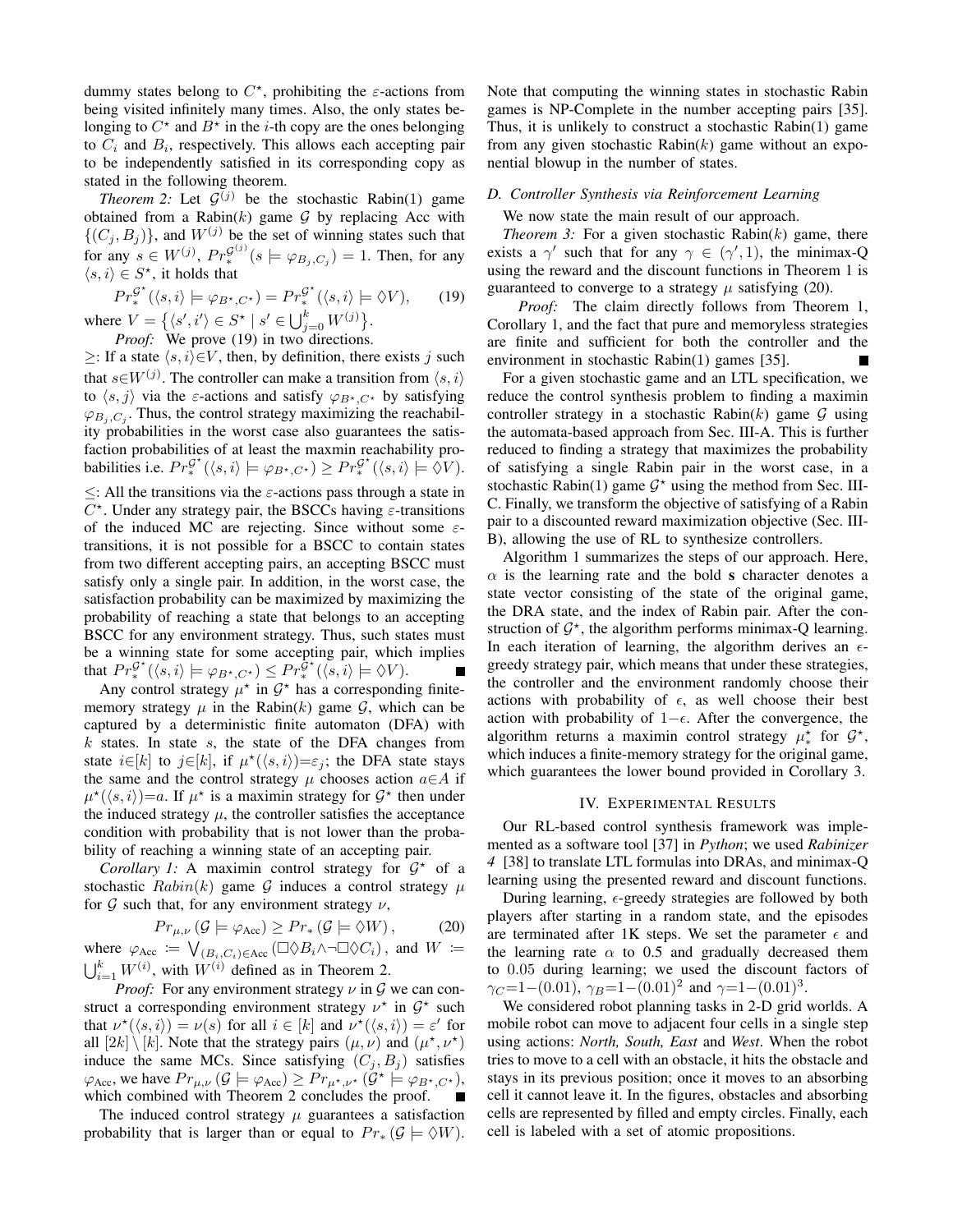Algorithm 1: Model-free RL for control synthesis in stochastic games from LTL specifications.

| <b>Input:</b> LTL formula $\varphi$ , stochastic game $\mathcal G$                                                                                                                                             |
|----------------------------------------------------------------------------------------------------------------------------------------------------------------------------------------------------------------|
| Translate $\varphi$ to a DRA $\mathcal{A}_{\varphi}$                                                                                                                                                           |
| Construct the product $\mathcal{G}^{\times}$ of $\mathcal{G}$ and $\mathcal{A}_{\varphi}$                                                                                                                      |
| Reduce $\mathcal{G}^{\times}$ to $\mathcal{G}^{\star}$ ; Initialize $Q(\mathbf{s}, a)$ on $\mathcal{G}^{\star}$                                                                                                |
| for $t = 0, 1, \ldots, T$ do                                                                                                                                                                                   |
| Derive an $\epsilon$ -greedy strategy pair $(\mu^*, \nu^*)$ from Q                                                                                                                                             |
| Take the action $a_t \leftarrow \begin{cases} \mu^{\star}(\mathbf{s}_t), & \mathbf{s}_t \in S_{\mu}^{\star} \\ \nu^{\star}(\mathbf{s}_t), & \mathbf{s}_t \in S_{\mu}^{\star} \end{cases}$                      |
| Observe the next state $s_{t+1}$                                                                                                                                                                               |
| $Q(\mathbf{s}_t, a_t) \leftarrow (1-\alpha)Q(\mathbf{s}_t, a_t) + \alpha R(\mathbf{s}_t)$                                                                                                                      |
| $+ \alpha \Gamma(\mathbf{s}_t) \cdot \begin{cases} \max_{a'} Q(\mathbf{s}_{t+1}, a'), & \mathbf{s}_{t+1} \in S^\star_\mu \\ \min_{a'} Q(\mathbf{s}_{t+1}, a'), & \mathbf{s}_{t+1} \in S^\star_\nu \end{cases}$ |
| end for                                                                                                                                                                                                        |
| <b>return</b> a greedy control strategy $\mu^*$ from Q                                                                                                                                                         |



Fig. 2: The environment actions for control action *North*. The arrow lengths are proportional to the movement direction probabilities.



Fig. 3: The derived strategy: (a) from  $b$  to  $c$ , and (b) from  $c$  to  $b$ , under which  $\varphi_1$  from (21) is almost surely satisfied, independently from the environment. The most likely paths are in a lighter blue.

# *A. Robust Control Design*

In our first case study, the robot could unpredictably move in a direction orthogonal to the intended direction. We model this source of nondeterminism as the environment, observing the actions of the controller and acting to minimize the probability that the controller achieves the given task. Specifically, the environment can reactively choose one of the actions: *None, Both, Right* and *Left* (Fig. 2). For *None*, the robot moves in the intended direction without any disturbance. With *Both*, it can go sideways with probability 0.2 (0.1 for each direction); with *Right*(*Left*), it moves as intended with probability of 0.9 and right(left) with probability of 0.1.

The control objective is to visit a state labeled with  $b$  and a state labeled with c repeatedly; and the safe states, labeled with either  $d$  or  $e$ , should not be left after a certain time, i.e.,

$$
\varphi_1 = \Box \Diamond b \land \Box \Diamond c \land (\Diamond \Box d \lor \Diamond \Box e), \tag{21}
$$

which we translated into a DRA with two accepting pairs.

Fig. 3 shows the grid world and the derived strategy after 128K episodes. The objective cannot be satisfied by visiting the states (with  $b$  and  $c$ ) at the top-left or top-right corner, since the environment could force the robot to leave the safe states. The only way to achieve the task is going from the state labeled with  $b$  to the state  $c$  and vice versa without leaving the safe states. With the strategy in Fig. 3, the robot does not move to the top row once leaving it, and does not visit the unsafe state in the middle regardless of the



Fig. 4: The control strategies for  $\varphi_2$ . The state values, represented by the shades of blue (the darker, the higher value), also capture how likely the controller satisfies the objective.

environment actions. With the strategies in Fig. 3(a),(b), the robot eventually reaches the states with  $b$  and  $c$ , respectively.

## *B. Avoiding Adversary*

In this study, robot movement is not affected by the environment. Instead, the robot moves as intended with probability of 0.8 and goes to the right or the left side of the intended direction with probabilities of 0.1. Another agent, controlled by an adversary, can take the same four actions as the controller, with the same probability distribution.

The size of the state space here is  $(5 \times 5) \times (5 \times 5) = 625$ , as there are two independent agents. We define the labeling function as  $L(\langle s_1, s_2 \rangle) :=$  $\int L(s_1), \hspace{1cm} s_1 \neq s_2,$  $L(s_1) \cup \{a\}, \quad s_1 = s_2,$  where the label  $\alpha$  represents the state when both agents are in the same position (adversary 'catches' the robot). The robot objective is the same as in (21), except that it additionally needs to avoid the adversary at all costs, i.e.,  $\varphi_2 = \varphi_1 \wedge \Box \neg a$ .

Fig. 4 shows the control strategy obtained after 512K episodes. There are four safe zones: at the top-left, at the top-right, and two at the bottom part of the grid. The robot or the adversary can get trapped in a sink state with probability  $p \geq 0.2$  while traveling between the top and the bottom parts of the grid. Thus, the optimal controller strategy is not to switch zones unless the adversary is in the same zone. For example, in Fig. 4a, if the robot is in the bottom part, the controller should not try to move the robot to the top-right part, a farther safe zone, because there is a chance ( $p \geq 0.2$ ) that the adversary ends up with a sink state if (s)he tries to move to the bottom part. If the robot is in the top-right part, the controller should switch to the second Rabin pair via  $\varepsilon_2$  and make the robot stay in the same zone. However, in Fig. 4b, the robot cannot stay in the bottom part because otherwise the adversary will eventually catch her or him.

#### V. CONCLUSIONS

In this paper, we introduced an RL-based approach for synthesis of controllers from LTL specifications in stochastic games. We reduced this problem to finding a control strategy in a stochastic Rabin game with a single accepting pair. We introduced a rewarding mechanism that transforms the objective of maximizing the (worst-case) probability of satisfying the Rabin condition into maximizing the discounted reward, and presented an RL algorithm to find such a strategy. We also generalized our approach to any LTL specification, with the Rabin condition having  $k > 1$  accepting pairs, providing a lower bound on the satisfaction probabilities.